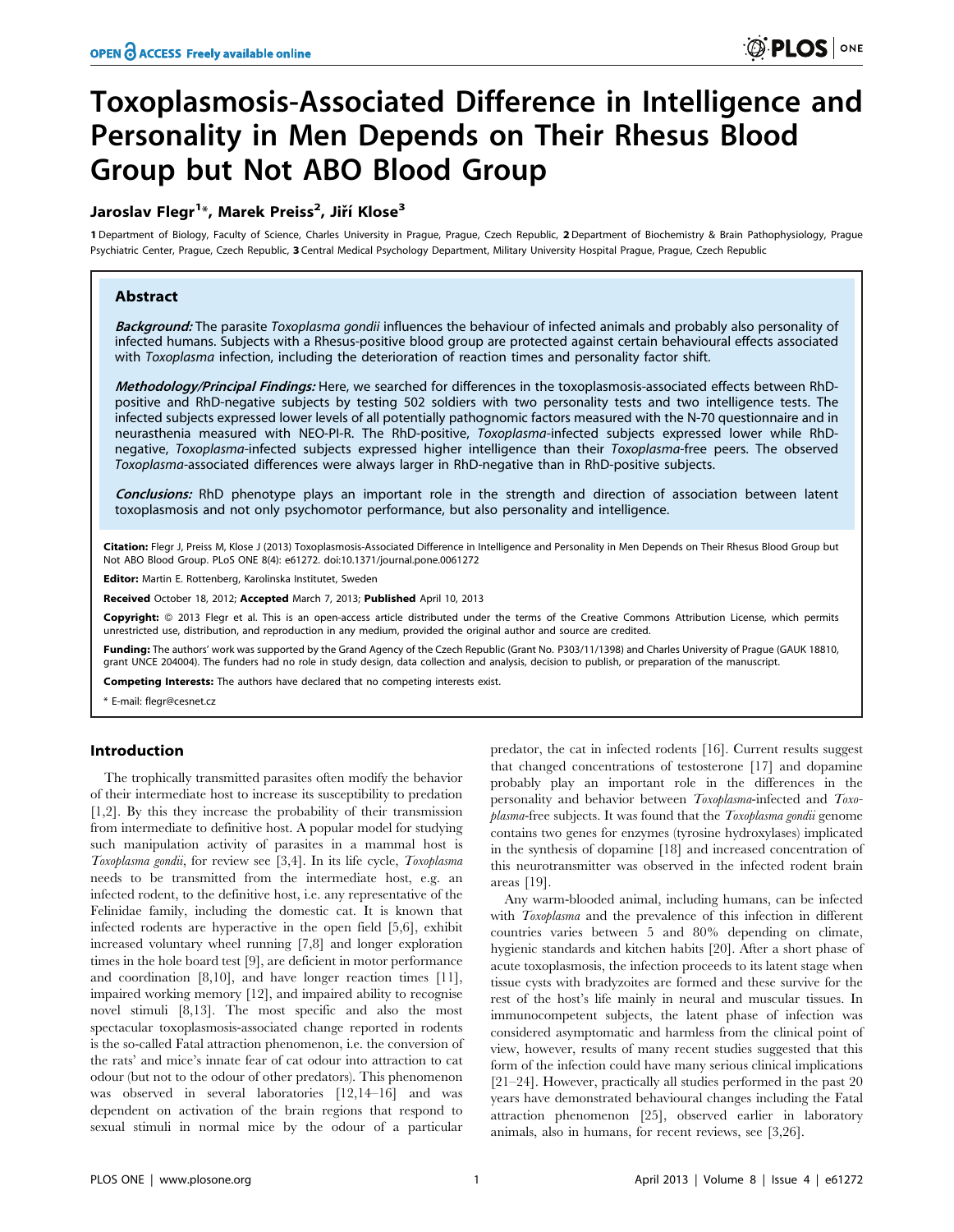It is well known that the gene pool of the local human population is strongly influenced by the selection pressure of parasites. Recent studies have shown that the association between latent toxoplasmosis and human reaction times, personality and physiology depend on RhD phenotype of the infected subject [27– 31]. It has even been suggested that the spreading of the deletion responsible for RhD negativity in the Caucasian population can be caused by increased psychomotor performance of RhD-negative, Toxoplasma-free subjects in Europe where the cats and therefore also toxoplasmosis were rare before the advent of the domestic cat [27]. The association between toxoplasmosis and the personality of RhD-negative and RhD-positive subjects was studied using Cattell's 16PF and Cloninger's TCI questionnaires [29]. In the present study, we searched for the difference between RhDpositive and RhD-negative subjects using the NEO-PI-R questionnaire that is based on the modern Big Five model of personality. Moreover, we searched for similar RhD phenotypeand toxoplasmosis-associated differences in verbal and nonverbal intelligence and also in pathognomic traits measured with the N-70 questionnaire.

#### Materials and Methods

#### Ethics Statement

All participants provided their written informed consent. The recruitment of study subjects and data handling were performed in compliance with the Czech legislation in force and were approved by the Institutional Review Board of the Faculty of Science, Charles University.

#### Sample and Participant Selection

All psychological testing was performed at the Military University Hospital Prague. The study population consisted of 502 male soldiers of Czech nationality (age: 18–52, mean 27.25, S.D. 6.71, median 25.94) who attended the Military University Hospital Prague to take entrance psychological examinations for military missions in 2005 and consented to participate in the research project. The subjects were examined with standardized panel of psychological and performance tests, essayed for RhD and ABO phenotype during the health examination and also provided 5 ml of blood for a serology test. In the informed consent form, the general aim of the project (a study of the influence of environmental factors on human psychology and performance) and the need for obtaining their consent to using the results of their psychological and clinical examinations were explained. The consent rate was about 65%.

#### N-70 questionnaire

The N-70 is a questionnaire constructed for the assessment of seven areas of clusters - anxiety, depression, phobia, hysteria, hypochondria, psychosomatic symptoms and psychastenia [32]. The purpose of this method is to detect individuals who may be too sensitive for military operations [33]. Subjects are asked to answer 70 questions using a 3-point agreement scale. Scores in each cluster range from 0–30. The total N-70 score is the number of non-negative answers for all 70 questions.

#### NEO-PI-R questionnaire

The electronic version of NEO-PI-R (Costa & Mccrae, 1992) translated to Czech and validated by Hřebíčková (2001) [34] was used.

#### Wiener Matrizen-Test of intelligence

The Wiener Matrizen-Test (WMT) [35], a nonverbal intelligence test, is an adapted version of the Raven progressive matrices which conforms to the Rasch model [36]. The WMT assesses general intelligence by measuring reasoning ability. The test requires the completion of 24 matrices with increasing task difficulty and was administered without an explicit time limit. The intention and conceptualization of the WMT are largely based on Raven's Matrices [37–39]. The correlation between the WMT and Standard Progressive Matrices is about  $r = 0.92$  [35]. Construction and item selection, however, follow the standards of Rasch scaling. For these reasons, and due to the fact that the WMT showed comparable validity characteristics but had a considerably higher administration economy, we prefer the WMT to the Raven matrices in clinical practice. The split-half reliability of the WMT is 0.83 [35]. The 1993 Czech adopted version [40], distributed by Psychodiagnostika (Brno), was used in the present study. Both the raw score and the IQ adjusted for age of the participant were compared in statistical tests.

#### OTIS test of intelligence

The OTIS test is a test of verbal intelligence which was derived from the original test [41]. Seven types of items were taken from the original test:

- term or object definition by choosing the most suitable characteristics
- term or object definition by choosing the most suitable description
- the choice of an object based on common attributes
- the choice of the opposite
- the identifying of "foreign" (unrelated) terms
- logical or ethical solution of the situations
- the interpretation of the adage

The test contains 32 items (0–32). The maximum score is therefore 32 points. Both the raw score and the IQ (adjusted for the educational level, see [32]) were compared in statistical tests.

#### Immunological tests for toxoplasmosis

All serological tests were carried out in the National Reference Diagnostic Laboratory for Toxoplasmosis, National Institute of Public Health, Prague. Specific IgG and IgM antibody titres were determined by ELISA (IgG: SEVAC, Prague, IgM: TestLine, Brno), optimized for early detection of acute toxoplasmosis (Pokorný et al., 1989) and by complement fixation tests (CFT) (SEVAC, Prague) which are more sensitive and therefore more suitable for the detection of old  $T$ . gondii infection (Warren & Sabin, 1942). The titre of anti-Toxoplasma antibodies in sera was measured in dilutions between 1:8 and 1:1024. The subjects with negative results of IgM ELISA (positivity index $\leq$ 0.9) and both CFT titres higher than 1:8 and IgG ELISA  $>$  250 optical units, i.e. approximately 10 IU/ml, were considered latent toxoplasmosis positive. The individuals with ambiguous diagnosis, e.g. different result of CFT and ELISA, were excluded from the study.

#### Statistical analysis

The Statistica 8.0 was used for descriptive statistics, General Linear Model tests and computing  $t$  aus by standard Kendall correlation tests. Partial Kendall correlation test suggested by Siegel and Castellan [42] based on taus computed with standard Kendall correlations was used for nonparametric analyses [17]; the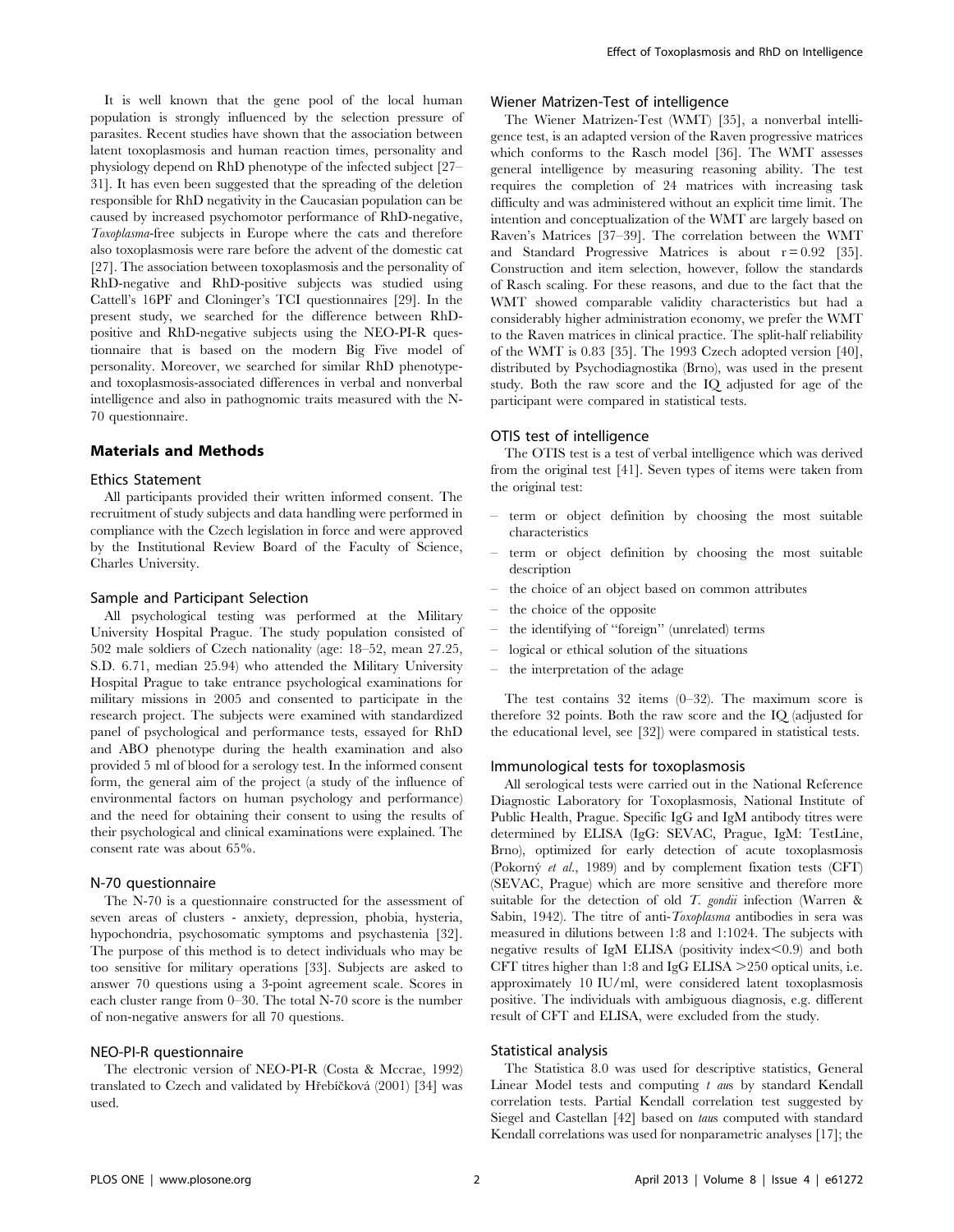Excel sheet for this analysis is available at http://web.natur.cuni. cz/flegr/programy.php.

# Results

We obtained scores for the N-70, NEO-PI-R, WMT and Otis tests from 502 subjects tested for RhD and latent toxoplasmosis. One hundred and fifty-four (154, i.e. 31.4%) of 491 subjects with unambiguous results of the test for toxoplasmosis were Toxoplasma infected and 87 (17.3%) of 502 subjects were RhD negative. No association between toxoplasmosis and RhD phenotype was observed (Chi<sup>2</sup> = 0.14,  $p = 0.707$ ). Descriptive statistics for the population under study are shown in Tables 1 and 2. For the analysis of correlation of toxoplasmosis and RhD phenotype with the personality profile of soldiers (ordinal variables), we used a robust nonparametric test. To control for the effect of age, partial Kendal correlation tests were performed with age as a covariate and to control for the effect of RhD phenotype, RhD-positive and RhD-negative subjects were tested separately. Table 1 shows that Toxoplasma-infected subjects scored lower in the total N-70 score and also in anxiety, depression, phobia, hysteria, and vegetative lability and in the BigFive trait neuroticism. The differences were much stronger in RhD-negative than RhD-positive subjects. No relation between latent toxoplasmosis and nonverbal (WMT) or verbal (Otis) intelligence was observed in RhD nonsorted population. However, separate analyses performed for RhDpositive and RhD-negative populations showed negative association between intelligence and toxoplasmosis in RhD-positive subjects and positive association between intelligence and toxoplasmosis in RhD-negative subjects, see Fig. 1. Again, the correlation of intelligence with toxoplasmosis (estimated with partial tau) was much stronger for RhD-negative subjects.

The same analyses (partial Kendall correlations with age as a covariate) was performed for the independent binary variable RhD phenotype, in the whole population and separately in the Toxoplasma-infected and Toxoplasma-free subjects, see Table 2. Significant association of RhD phenotype with the total N-70 score, hypochondria, vegetative lability, psychasteny, and the NEO-PI-R neuroticism were observed only in Toxoplasma-infected subjects. However, the association of RhD phenotype with nonverbal and verbal intelligence was detected also in Toxoplasma-free subjects, suggesting that not only the protective effect of RhD positivity against consequences of toxoplasmosis but also the main effect of RhD phenotype (or its protective effect against some unknown third factor) probably played a role in the observed associations between RhD phenotype and various personality traits.

The partial Kendall correlation test can control for one confounding variable only. To study the effect of interactions and several potential confounding variables we performed General Linear Model analyses with independent variables age, toxoplasmosis, RhD phenotype, ABO phenotype and RhD phenotypetoxoplasmosis and ABO phenotype-toxoplasmosis interactions. The analyses showed significant effect of RhD phenotypetoxoplasmosis interaction on psychasteny and IQ and no significant effects of ABO phenotype or ABO phenotype interaction (Tab. 3).

# **Discussion**

Soldiers with and without latent Toxoplasma infection differ in several personality traits. Generally, the infected subjects expressed lower levels of potentially pathognomic factors measured with the N-70 questionnaire and of neuroticism tested with the NEO-PI-R (Big Five model). The RhD-positive, Toxoplasma-infected subjects express lower while RhD-negative, Toxoplasma-infected subjects express higher verbal and nonverbal intelligence than their Toxoplasma-free peers. The observed Toxoplasma-associated differences in personality traits, including intelligence were always larger in RhD-negative than in RhD-positive subjects.

The GLM analysis showed that the effect of RhD-toxoplasmosis interaction on intelligence is highly significant. This analysis also showed a significant effect RhD-toxoplasmosis interaction on psychasteny. It must be reminded, however, that this effect is nonsignificant after the correction for multiple statistical tests. The GLM also showed absence of main effects of RhD phenotype and toxoplasmosis (after correction for multiple tests), which contrasted with results of partial Kendall correlation tests. The lower power of parametric tests for ordinal data with asymmetric distribution as well as the presence of several other independent variables and their interactions in more complex GLM models could be responsible for this difference between results of parametric and nonparametric tests. GLM analysis models also showed absence of effect of ABO phenotype and its interaction on personality and intelligence. Absence of any effect of ABO phenotype contrasted with existence of numerous effects of RhD phenotype – see the Table 3, confirming the special role of RhD proteins in human physiology.

Association between Toxoplasma infection and human personality factors were studied thoroughly in the past 20 years. About 10 published studies have demonstrated associations of toxoplasmosis with human personality traits mostly using Cattell's 16PF and Cloninger's TCI questionnaires; for review, see [26,43,44]. Only one study, showing positive association of toxoplasmosis with extroversion and its negative association with conscientiousness, used the NEO-PI-R questionnaire [45]. A correlation study has also shown that the difference in the prevalence of latent toxoplasmosis between the general populations of particular countries can explain a significant portion of the variance in aggregate neuroticism among populations [46].

Surprisingly, the results obtained in the present study performed on military personnel differed from those observed earlier on university students. For example, *Toxoplasma*-infected and *Toxo*plasma-free soldiers expressed no differences in extroversion or conscientiousness and Toxoplasma-infected and Toxoplasma-free students expressed no difference in neuroticism. Moreover, the results of the correlation study comparing the prevalence of latent toxoplasmosis with aggregate neuroticism in the general populations of particular countries suggest that Toxoplasma-infected subjects have higher rather than lower neuroticism [46]. It was also suspicious that infected soldiers expressed lower and not higher levels of psychopathognomic traits measured with the N-70 questionnaire. Our present hypothesis is that Toxoplasma-infected soldiers express stronger tendency to mask any negative property when responding to questions in questionnaires. Several studies have shown a lower superego strength (Cattell's factor G) and higher suspiciousness (Cattell's factor L) in Toxoplasma-infected men. The testing of soldiers in the current study was a part of their entrance examination for a voluntary (and well-paid) participation in an international military mission and (in contrast with university students or blood donors tested in the previous anonymous studies) the subjects were objectively motivated to mask their negative (e.g. the pathognomic) and to accentuate their positive properties. It is urgently needed to confirm our results in an anonymous research study where the motivation for intentional distortion of data is lower.

Existence of the interaction between toxoplasmosis, RhD phenotype and human behaviour has been confirmed in four studies. Two of them have shown resistance of RhD-positive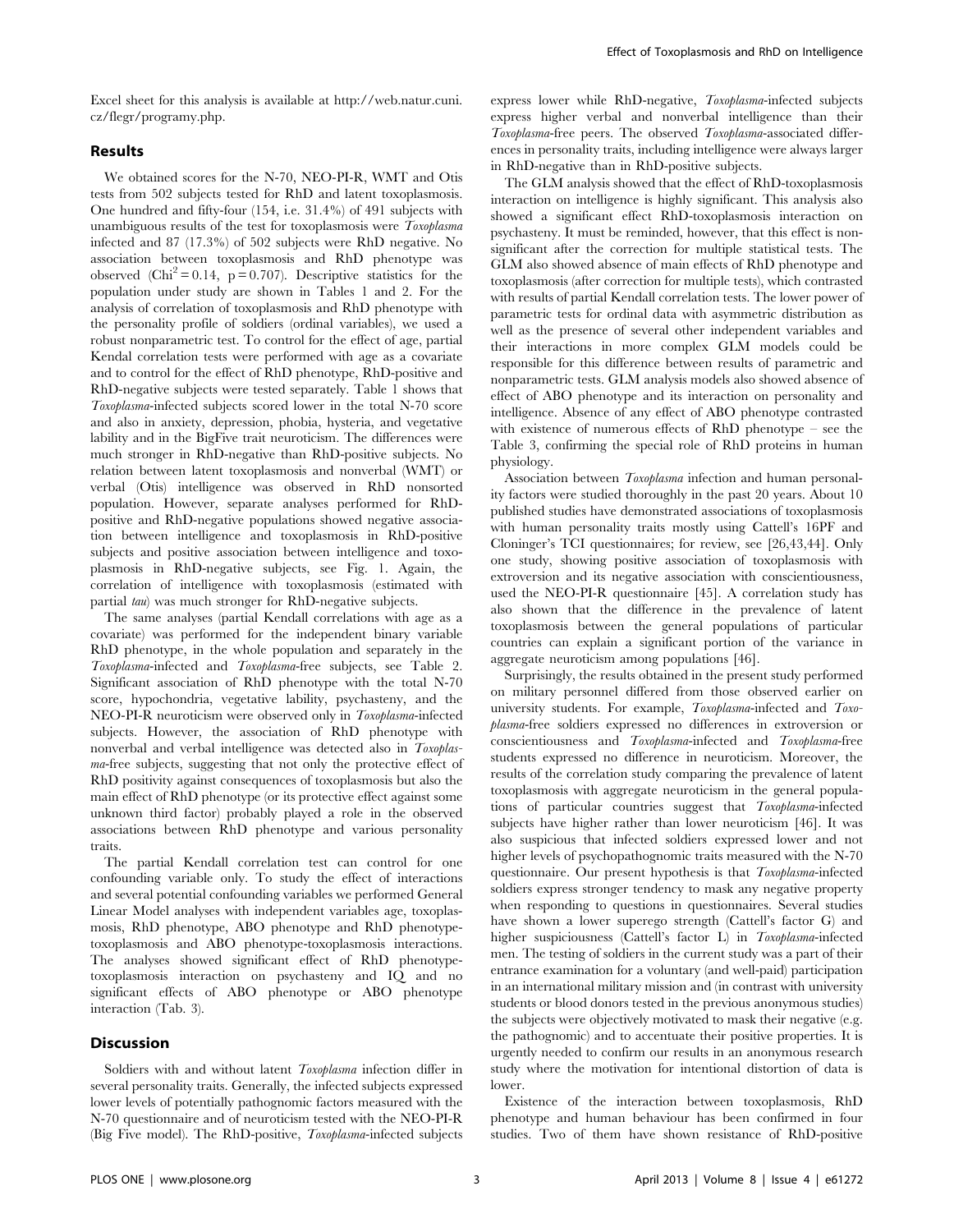

Figure 1. Differences in nonverbal (WMT) and verbal (OTIS) intelligence between Toxoplasma-infected and Toxoplasma-free RhDpositive and RhD-negative subjects. The graph shows arithmetic means, standard errors (whiskers), medians, and 25% and 75% quartiles. The presented values differ from raw data listed in Tables 1 and 2 because the intelligence has been controlled for the age of men, that is, the intelligence has been computed for covariate (age) as its mean. doi:10.1371/journal.pone.0061272.g001

subjects, especially the RhD-positive heterozygotes, to impairment of reaction times after Toxoplasma infection [27,28] and one prospective study performed on 3900 military drivers has found an increased risk of traffic accidents in Toxoplasma-infected, RhDnegative subjects [30]. The fourth study has reported opposite relation of toxoplasmosis with Cattell's ego strength, praxernia, and ergic tension and Cloninger's cooperativeness in RhD-positive and RhD-negative blood donors [29]. The latter study also indicates that RhD phenotype might play an important role not only in the toxoplasmosis-associated differences but also in the ageassociated differences in specific personality traits.. Another recent study shows that RhD phenotype could also play a role in correlations of age and smoking with psychomotor performance, intelligence and health of draftees [47]. The results of the current study are in an agreement with the already published data. The correlations of toxoplasmosis with personality of soldiers (reflected by the absolute values of Kendall tau shown in Tables 1 and 2) were always much stronger in RhD-negative than RhD-positive subjects, see Table 1. Moreover, the higher verbal and nonverbal intelligence of RhD-positive Toxoplasma-free subjects than Rhnegative Toxoplasma-free soldiers suggests that RhD positivity could protect not only against detrimental effects of latent toxoplasmosis but also against other (still unknown) factors. At the present time, we have no explanation for the opposite relation between RhD phenotype and intelligence in Toxoplasma-infected and Toxoplasmafree subjects. We cannot exclude a possibility that some unknown gene that is in linkage disequilibrium with RHD gene, rather than RHD gene itself, is responsible for the observed phenomena. We

cannot even exclude a possibility that the observed phenomena are caused by some unknown confounding variables that co-vary with RhD phenotype and also other observed variables, namely risk of Toxoplasma infection and human personality and intelligence. However, the present data could explain the controversial results concerning the existence (and direction) of the correlation between latent toxoplasmosis on intelligence [48,49].

The mechanism responsible for physiological and behavioural effects of RhD phenotype is unknown. The RhD molecule is part of a molecular complex (RhAG) on the membrane of red cells [50,51]. Structural data suggest that the complex is a membrane  $NH_3$  or possibly  $CO_2$  pump with unknown function [52–54]. In RhD-negative subjects, the gene RHD is absent in chromosomes of both maternal and paternal origin due to a large deletion and therefore also the RhD molecule is missing and is probably substituted with another related molecule in the complex [55]. RhD-containing and RhD-free complexes may differ in the specificity, activity and most probable also response to regulation signals. The membrane pump could directly or indirectly influence the partial tension of oxygen and water balance in various tissues, including the brain tissue [56–58].

## Limitations of the present study

The major limitation of the present study was that the study subjects were objectively motivated to accent positive and to hide negative traits of their personality as their results were to be used as a part of the entrance examination for the participation in a military (peacekeeping) mission. The resulting bias probably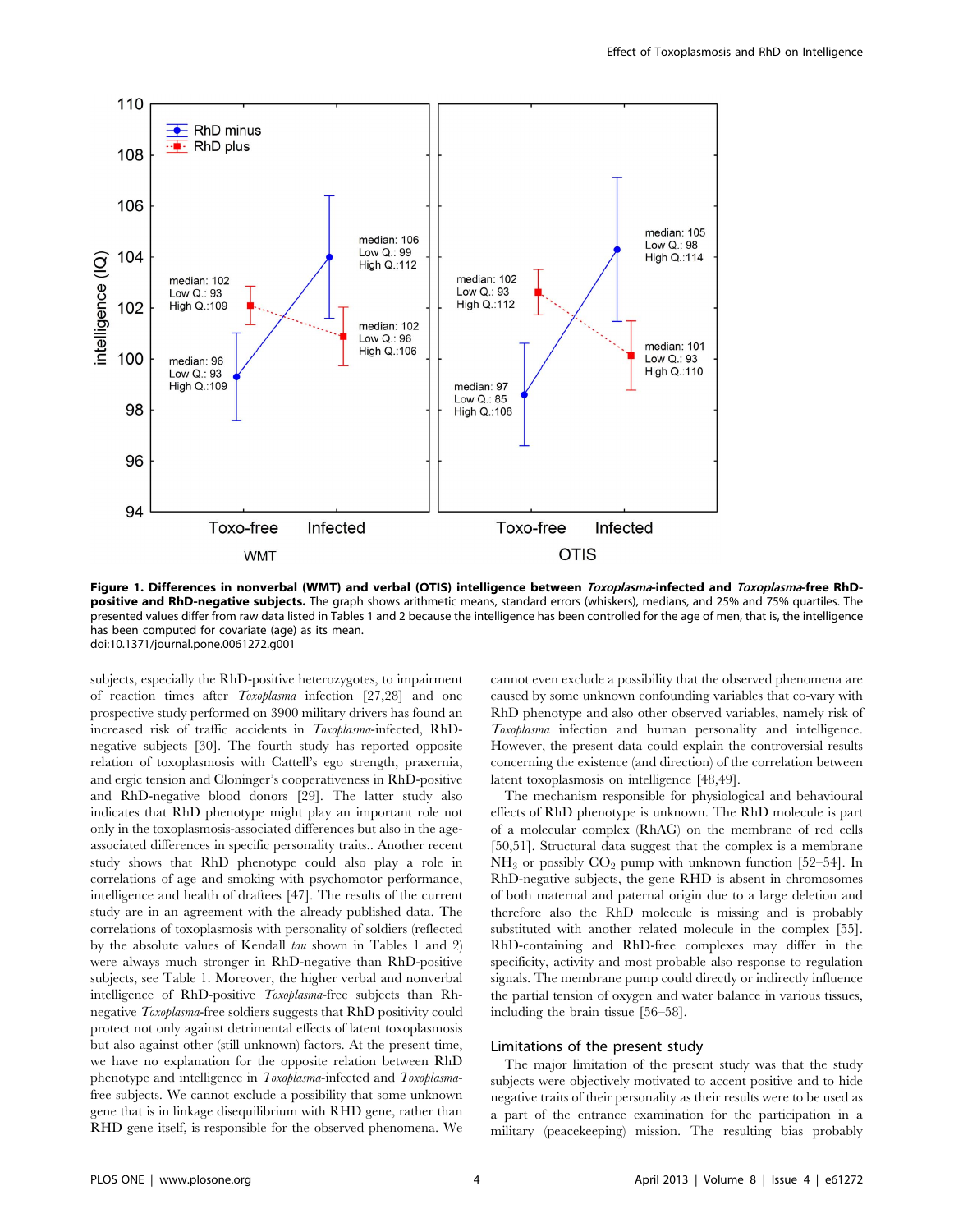|                                                                                                                                                                                                                                                                                                                                                                                                                                                                                                                                    |                 |       | ₹       |                       |         |          |         |       | 솙       |              |         |       |         |       | $\frac{1}{6}$ |        |         |       |
|------------------------------------------------------------------------------------------------------------------------------------------------------------------------------------------------------------------------------------------------------------------------------------------------------------------------------------------------------------------------------------------------------------------------------------------------------------------------------------------------------------------------------------|-----------------|-------|---------|-----------------------|---------|----------|---------|-------|---------|--------------|---------|-------|---------|-------|---------------|--------|---------|-------|
|                                                                                                                                                                                                                                                                                                                                                                                                                                                                                                                                    | z               | mean  |         |                       | z       | mean     |         |       | z       | mean         |         |       |         |       |               |        |         |       |
|                                                                                                                                                                                                                                                                                                                                                                                                                                                                                                                                    | $Toxo-$         | Toxo+ | $Toxo-$ | $\frac{1}{6}$<br>Toxo | Tau     | $\Omega$ | $Toxo-$ | Toxo+ | $Toxo-$ | <b>Toxo+</b> | Tau     | ௨     | $Toxo-$ | Toxo+ | L<br>Toxo-    | Toxo+  | Tau     | ء     |
| Age                                                                                                                                                                                                                                                                                                                                                                                                                                                                                                                                | 337             | 154   | 26.70   | 27.83                 |         |          | 280     | 125   | 26.77   | 28.26        |         |       | 57      | 28    | 26.35         | 26.26  |         |       |
| Total N-70                                                                                                                                                                                                                                                                                                                                                                                                                                                                                                                         | 335             | 152   | 18.97   | 16.57                 | 60.0    | 0.002    | 278     | 123   | 18.97   | 17.21        | $-0.07$ | 0.032 | 57      | 28    | 18.96         | 13.50  | $-0.23$ | 0.002 |
| Anxiety                                                                                                                                                                                                                                                                                                                                                                                                                                                                                                                            | 335             | 152   | 4.31    | 3.68                  | $-0.10$ | 0.001    | 278     | 123   | 4.28    | 3.74         | $-0.09$ | 0.009 | 57      | 28    | 4.47          | 3.39   | $-0.19$ | 0.009 |
| Depression                                                                                                                                                                                                                                                                                                                                                                                                                                                                                                                         | 335             | 152   | 2.18    | 1.80                  | $-0.07$ | 0.018    | 278     | 123   | 2.16    | 1.86         | $-0.05$ | 0.102 | 57      | 28    | 2.26          | 1.50   | $-0.18$ | 0.016 |
| Phobia                                                                                                                                                                                                                                                                                                                                                                                                                                                                                                                             | 335             | 152   | 2.87    | 2.50                  | $-0.07$ | 0.024    | 278     | 123   | 2.86    | 2.57         | $-0.06$ | 0.096 | 57      | 28    | 2.95          | 2.14   | $-0.13$ | 0.069 |
| Hysteria                                                                                                                                                                                                                                                                                                                                                                                                                                                                                                                           | 335             | 152   | 2.87    | 2.34                  | $-0.11$ | 0.000    | 278     | 123   | 2.91    | 2.42         | $-0.10$ | 0.002 | 57      | 28    | 2.68          | 2.00   | $-0.12$ | 0.095 |
| Hypochondria                                                                                                                                                                                                                                                                                                                                                                                                                                                                                                                       | 335             | 152   | 2.51    | 2.24                  | $-0.06$ | 0.062    | 278     | 123   | 2.54    | 2.36         | $-0.03$ | 0.295 | 57      | 28    | 2.40          | 1.71   | $-0.16$ | 0.031 |
| Vegetative lability                                                                                                                                                                                                                                                                                                                                                                                                                                                                                                                | 335             | 152   | 3.15    | 2.71                  | $-0.08$ | 0.013    | 278     | 123   | 3.18    | 2.82         | $-0.06$ | 0.089 | 57      | 28    | 3.00          | 2.18   | $-0.16$ | 0.033 |
| Psychasteny                                                                                                                                                                                                                                                                                                                                                                                                                                                                                                                        | 335             | 152   | 2.13    | 1.91                  | $-0.05$ | 0.074    | 278     | 123   | 2.14    | 2.10         | $-0.02$ | 0.566 | 57      | 28    | 2.11          | 1.00   | $-0.24$ | 0.001 |
| Neuroticism                                                                                                                                                                                                                                                                                                                                                                                                                                                                                                                        | 314             | 143   | 69.06   | 65.15                 | $-0.07$ | 0.025    | 259     | 117   | 68.86   | 66.49        | $-0.04$ | 0.253 | 55      | 25    | 69.98         | 59.32  | $-0.22$ | 0.005 |
| Extroversion                                                                                                                                                                                                                                                                                                                                                                                                                                                                                                                       | 314             | 143   | 116.84  | 116.70                | 0.00    | 0.887    | 259     | 117   | 116.79  | 116.83       | 0.01    | 0.678 | 55      | 25    | 117.11        | 116.80 | $-0.00$ | 0.957 |
| Openness                                                                                                                                                                                                                                                                                                                                                                                                                                                                                                                           | 314             | 143   | 101.81  | $\supseteq$<br>102.4  | $-0.00$ | 0.943    | 259     | 117   | 102.89  | 101.41       | $-0.03$ | 0.393 | 55      | 25    | 100.47        | 106.88 | 0.130   | 0.089 |
| Agreeableness                                                                                                                                                                                                                                                                                                                                                                                                                                                                                                                      | 318             | 144   | 122.42  | 5<br>123.4            | 0.03    | 0.265    | 259     | 117   | 121.80  | 123.28       | 0.05    | 0.174 | 55      | 25    | 125.35        | 123.68 | $-0.03$ | 0.689 |
| Conscientiousness                                                                                                                                                                                                                                                                                                                                                                                                                                                                                                                  | 316             | 144   | 128.81  | 130.07                | 0.03    | 0.265    | 259     | 117   | 128.73  | 130.12       | 0.04    | 0.272 | 55      | 25    | 129.18        | 130.00 | 0.03    | 0.745 |
| Row WMT                                                                                                                                                                                                                                                                                                                                                                                                                                                                                                                            | 314             | 143   | 23.19   | 23.04                 | $-0.01$ | 0.695    | 278     | 123   | 23.38   | 22.72        | $-0.07$ | 0.044 | 57      | 28    | 22.28         | 24.46  | 0.24    | 0.001 |
| IQ WMT                                                                                                                                                                                                                                                                                                                                                                                                                                                                                                                             | 312             | 142   | 101.49  | ፬<br>101.0            | $-0.01$ | 0.712    | 278     | 123   | 101.95  | 100.37       | $-0.06$ | 0.083 | 57      | 28    | 99.25         | 104.54 | 0.21    | 0.004 |
| Row Otis                                                                                                                                                                                                                                                                                                                                                                                                                                                                                                                           | $\frac{311}{2}$ | 141   | 14.53   | 14.12                 | $-0.03$ | 0.368    | 273     | 117   | 14.75   | 13.86        | $-0.07$ | 0.027 | 53      | 27    | 13.38         | 15.41  | 0.21    | 0.007 |
| IQ Otis                                                                                                                                                                                                                                                                                                                                                                                                                                                                                                                            | 309             | 140   | 101.97  | $\infty$<br>100.7     | $-0.02$ | 0.595    | 273     | 117   | 102.62  | 100.14       | $-0.06$ | 0.099 | 53      | 27    | 98.60         | 104.30 | 0.18    | 0.017 |
| Tau shows effect size and sign, p shows statistical significance measured with partial Kendall tests. Significant results (p<0.05, two-sided test) are printed in bold. Toxoplasmo-free and Toxoplasma-infected subjects are<br>and 1, respectively. Therefore, negative Tau means lower test score in Toxoplasma infected subjects. Formal correction for multiple (51) tests was not performed. Theoretically, 2-3 of 51 tests presented in this table shoul<br>doi:10.1371/journal.pone.0061272.t001<br>false positive results. |                 |       |         |                       |         |          |         |       |         |              |         |       |         |       |               |        |         |       |

Table 1. Descriptive statistics and results of testing differences in personality traits and intelligence between Toxoplasma-infected and Toxoplasma-free RhD-negative and RhD-Table 1. Descriptive statistics and results of testing differences in personality traits and intelligence between Toxoplasma-infected and Toxoplasma-free RhD-negative and RhD-

Effect of Toxoplasmosis and RhD on Intelligence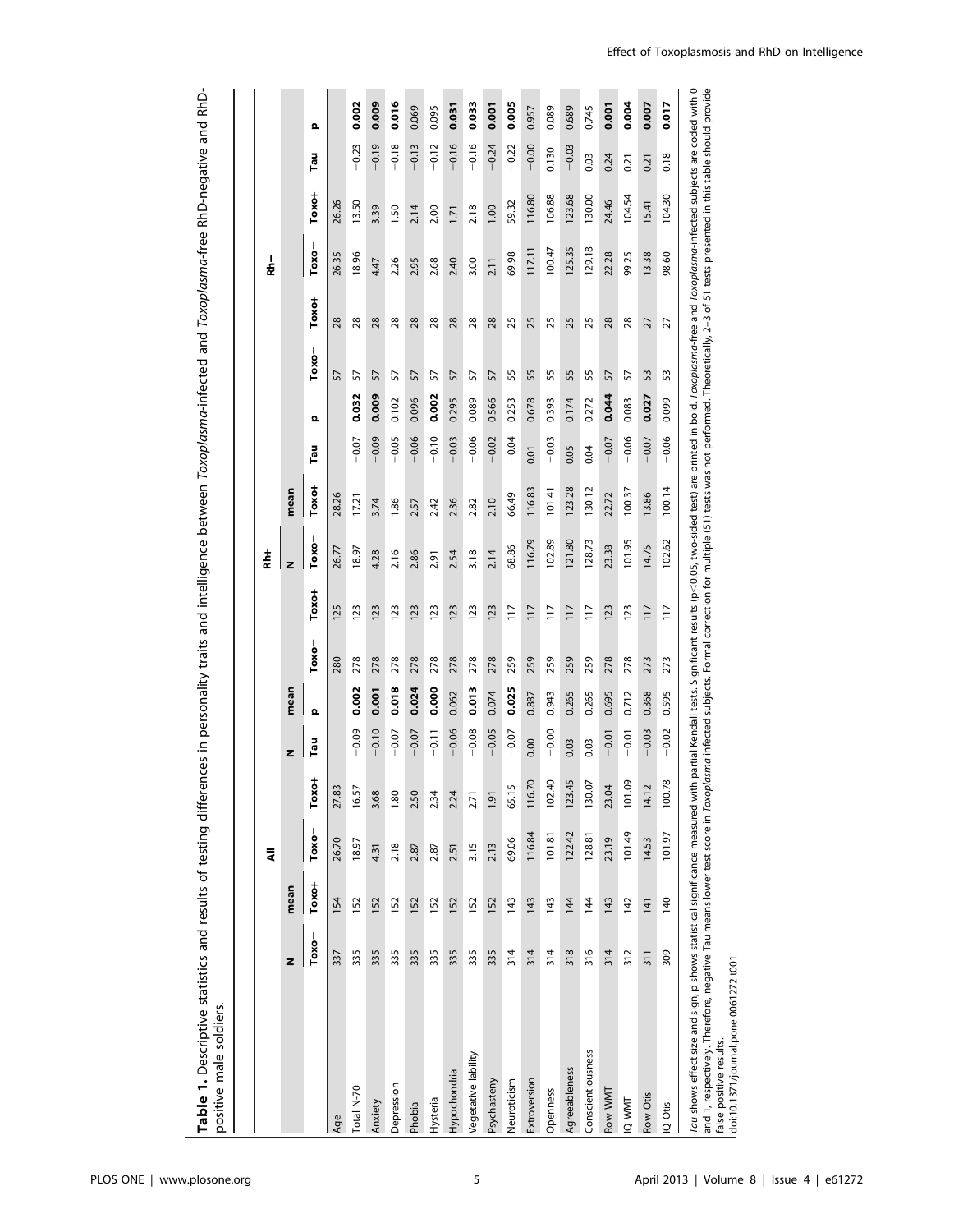| $1$ My Demonstrate Theorem and $2$                                                                                                                                                                                                                                                                                                                                                                                                                       |      |      |        |                  |                                  |       |      |      |         |                  |         |              |        |                  |        |                  |         |       |
|----------------------------------------------------------------------------------------------------------------------------------------------------------------------------------------------------------------------------------------------------------------------------------------------------------------------------------------------------------------------------------------------------------------------------------------------------------|------|------|--------|------------------|----------------------------------|-------|------|------|---------|------------------|---------|--------------|--------|------------------|--------|------------------|---------|-------|
|                                                                                                                                                                                                                                                                                                                                                                                                                                                          |      |      | ₹      |                  |                                  |       |      |      | $Toxo-$ |                  |         |              |        |                  | Toxo+  |                  |         |       |
|                                                                                                                                                                                                                                                                                                                                                                                                                                                          | z    | mean |        |                  | z                                | mean  |      |      | z       | mean             |         |              |        |                  |        |                  |         |       |
|                                                                                                                                                                                                                                                                                                                                                                                                                                                          | RhD- | RhD+ | RhD-   | RhD <sub>+</sub> | <b>Lau</b>                       | ௨     | RhD- | RhD+ | RhD-    | RhD <sub>+</sub> | Tau     | $\mathbf{a}$ | $RhD-$ | RhD <sub>+</sub> | RhD-   | RhD <sub>+</sub> | Tau     | Ω     |
| Age                                                                                                                                                                                                                                                                                                                                                                                                                                                      | 87   | 415  | 26.36  | 27.26            |                                  |       | 57   | 280  | 26.35   | 26.77            |         |              | 28     | 125              | 26.26  | 28.26            |         |       |
| Total N-70                                                                                                                                                                                                                                                                                                                                                                                                                                               | 87   | 411  | 16.97  | 18.36            | 0.05                             | 0.108 | 57   | 278  | 18.96   | 18.97            | 0.00    | 0.980        | 28     | 123              | 13.50  | 17.21            | 0.12    | 0.027 |
| Anxiety                                                                                                                                                                                                                                                                                                                                                                                                                                                  | 87   | 411  | 4.08   | 4.11             | 0.00                             | 0.890 | 57   | 278  | 4.47    | 4.28             | $-0.03$ | 0.440        | 28     | 123              | 3.39   | 3.74             | 0.06    | 0.303 |
| Depression                                                                                                                                                                                                                                                                                                                                                                                                                                               | 87   | 411  | 1.97   | 2.04             | 0.00                             | 0.869 | 57   | 278  | 2.26    | 2.16             | $-0.04$ | 0.291        | 28     | 123              | 1.50   | 1.86             | 0.05    | 0.401 |
| Phobia                                                                                                                                                                                                                                                                                                                                                                                                                                                   | 87   | 411  | 2.66   | 2.75             | 0.03                             | 0.377 | 57   | 278  | 2.95    | 2.86             | 0.00    | 0.979        | 28     | 123              | 2.14   | 2.57             | 0.07    | 0.189 |
| Hysteria                                                                                                                                                                                                                                                                                                                                                                                                                                                 | 87   | 411  | 2.44   | 2.74             | 0.06                             | 0.057 | 57   | 278  | 2.68    | 2.91             | 0.05    | 0.194        | 28     | 123              | 2.00   | 2.42             | 0.07    | 0.204 |
| Hypochondria                                                                                                                                                                                                                                                                                                                                                                                                                                             | 87   | 411  | 2.18   | 2.46             | 0.05                             | 0.108 | 57   | 278  | 2.40    | 2.54             | 0.02    | 0.565        | 28     | 123              | 1.71   | 236              | 0.12    | 0.029 |
| Vegetative lability                                                                                                                                                                                                                                                                                                                                                                                                                                      | 87   | 411  | 2.68   | 3.08             | 0.06                             | 0.050 | 57   | 278  | 3.00    | 3.18             | 0.02    | 0.666        | 28     | 123              | 2.18   | 2.82             | 0.13    | 0.021 |
| Psychasteny                                                                                                                                                                                                                                                                                                                                                                                                                                              | 87   | 411  | 1.70   | 2.13             | 0.09                             | 0.003 | 57   | 278  | 2.11    | 2.14             | 0.02    | 0.655        | 28     | 123              | 1.00   | 2.10             | 0.21    | 0.001 |
| Neuroticism                                                                                                                                                                                                                                                                                                                                                                                                                                              | 82   | 386  | 57.90  | 59.16            | 0.03                             | 0.314 | 55   | 259  | 60.75   | 59.72            | $-0.02$ | 0.639        | 25     | 117              | 51.92  | 58.01            | 0.13    | 0.018 |
| Extroversion                                                                                                                                                                                                                                                                                                                                                                                                                                             | 82   | 386  | 95.21  | 95.52            | 0.01                             | 0.827 | 55   | 259  | 95.20   | 95.52            | $-0.01$ | 0.843        | 25     | 117              | 94.84  | 95.44            | 0.05    | 0.344 |
| Openness                                                                                                                                                                                                                                                                                                                                                                                                                                                 | 82   | 386  | 82.70  | 82.22            | ē<br>ု                           | 0.814 | 55   | 259  | 81.24   | 82.51            | 0.02    | 0.600        | 25     | 117              | 86.28  | 81.80            | $-0.06$ | 0.270 |
| Agreeableness                                                                                                                                                                                                                                                                                                                                                                                                                                            | 82   | 386  | 104.63 | 102.00           | 06.<br>$\frac{1}{2}$             | 0.045 | 55   | 259  | 105.45  | 101.64           | $-0.08$ | 0.027        | 25     | 117              | 103.08 | 103.03           | $-0.01$ | 0.838 |
| Conscientiousness                                                                                                                                                                                                                                                                                                                                                                                                                                        | 82   | 386  | 109.18 | 108.84           | $\overline{5}$<br>$\overline{a}$ | 0.763 | 55   | 259  | 108.75  | 108.31           | $-0.01$ | 0.795        | 25     | $\frac{1}{2}$    | 109.72 | 109.65           | $-0.01$ | 0.905 |
| Row WMT                                                                                                                                                                                                                                                                                                                                                                                                                                                  | 87   | 411  | 22.94  | 23.20            | 0.03                             | 0.362 | 57   | 278  | 22.28   | 23.38            | 0.09    | 0.010        | 28     | 123              | 24.46  | 22.72            | $-0.15$ | 0.005 |
| Q WMT                                                                                                                                                                                                                                                                                                                                                                                                                                                    | 87   | 411  | 100.79 | 101.55           | 0.03                             | 0.347 | 57   | 278  | 99.25   | 101.95           | 0.08    | 0.027        | 28     | 123              | 104.54 | 100.37           | $-0.13$ | 0.016 |
| Row Otis                                                                                                                                                                                                                                                                                                                                                                                                                                                 | 82   | 399  | 13.93  | 14.45            | 0.05                             | 0.094 | 53   | 273  | 13.38   | 14.75            | 0.12    | 0.002        | 27     | 117              | 15.41  | 13.86            | $-0.12$ | 0.030 |
| IQ Otis                                                                                                                                                                                                                                                                                                                                                                                                                                                  | 82   | 399  | 99.99  | 101.76           | 0.05                             | 0.137 | S    | 273  | 98.60   | 102.62           | 0.10    | 0.007        | 27     | 117              | 104.30 | 100.14           | $-0.11$ | 0.047 |
| Tau shows effect size and sign, p shows statistical significance measured with partial Kendall. RhD-negative and RhD-positive subjects are coded with 0 and 1, respectively. Therefore, negative Tau means lower test score in<br>positive subjects. Formal correction for multiple (51) tests was not performed. Theoretically, 2-3 of 51 tests presented in this table should provide false positive results.<br>doi:10.1371/journal.pone.0061272.t002 |      |      |        |                  |                                  |       |      |      |         |                  |         |              |        |                  |        |                  |         |       |

Table 2. Descriptive statistics and results of testing differences in personality traits and intelligence between RhD-negative and RhD-positive Toxoplasma-infected and<br>Toxoplasma-free male soldiers. Table 2. Descriptive statistics and results of testing differences in personality traits and intelligence between RhD-negative and RhD-positive Toxoplasma-infected and Toxoplasma-free male soldiers.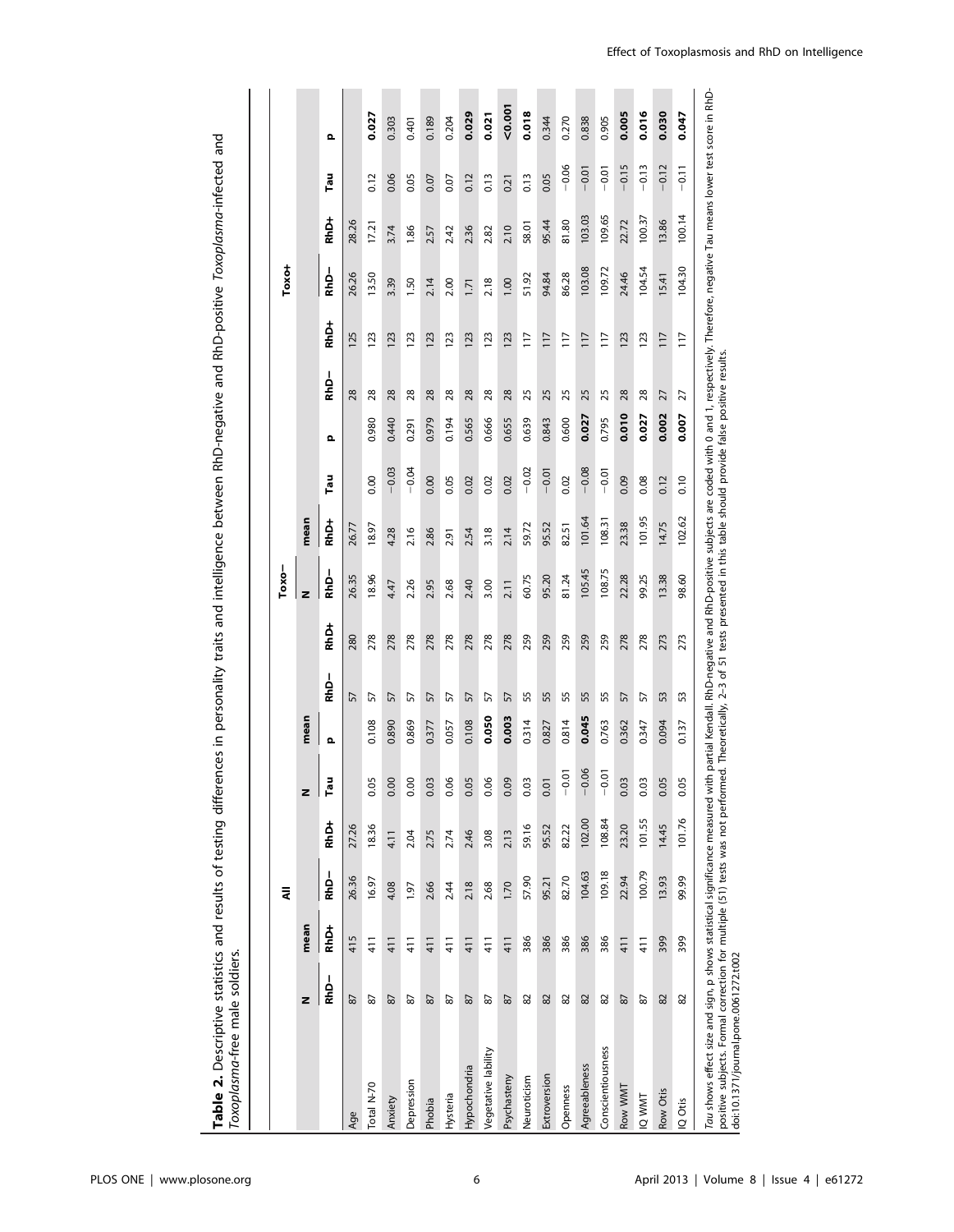Table 3. Results of testing the effects of age, toxoplasmosis, RhD phenotype, ABO phenotype, and RhD-toxoplasmosis and ABOtoxoplasmosis interaction on personality traits and intelligence.

|                     | age   | <b>ABO</b> | <b>RhD</b> | Toxo  | ABO-Toxo | <b>RhD-Toxo</b> |
|---------------------|-------|------------|------------|-------|----------|-----------------|
| Total N-70          | 0.819 | 0.677      | 0.076      | 0.034 | 0.807    | 0.149           |
| Anxiety             | 0.999 | 0.637      | 0.541      | 0.032 | 0.578    | 0.395           |
| Depression          | 0.467 | 0.476      | 0.513      | 0.119 | 0.798    | 0.392           |
| Phobia              | 0.410 | 0.674      | 0.353      | 0.121 | 0.907    | 0.289           |
| Hysteria            | 0.674 | 0.992      | 0.237      | 0.089 | 0.677    | 0.560           |
| Hypochondria        | 0.522 | 0.168      | 0.016      | 0.174 | 0.378    | 0.280           |
| Vegetative lability | 0.647 | 0.765      | 0.188      | 0.168 | 0.685    | 0.470           |
| Psychasteny         | 0.287 | 0.552      | 0.936      | 0.148 | 0.163    | 0.019           |
| Neuroticism         | 0.443 | 0.846      | 0.200      | 0.052 | 0.791    | 0.164           |
| Extroversion        | 0.825 | 0.793      | 0.964      | 0.671 | 0.336    | 0.999           |
| Openness            | 0.618 | 0.483      | 0.471      | 0.549 | 0.562    | 0.144           |
| Agreeableness       | 0.447 | 0.844      | 0.357      | 0.493 | 0.848    | 0.264           |
| Conscientiousness   | 0.863 | 0.351      | 0.903      | 0.746 | 0.562    | 0.760           |
| <b>Row WMT</b>      | 0.308 | 0.243      | 0.651      | 0.203 | 0.794    | 0.010           |
| IQ WMT              | 0.422 | 0.237      | 0.806      | 0.317 | 0.943    | 0.037           |
| <b>Row Otis</b>     | 0.167 | 0.611      | 0.783      | 0.081 | 0.132    | 0.003           |
| IQ Otis             | 0.287 | 0.551      | 0.936      | 0.148 | 0.163    | 0.019           |

The table shows p-values of particular GLM tests. Significant results (p<0.05, two-sided test) are printed in bold. Formal correction for multiple tests was not performed. Theoretically, about one false positive result should be present in each column.

doi:10.1371/journal.pone.0061272.t003

cannot influence the result of the intelligence tests; however, it makes it difficult to interpret psychological meanings of the observed relations of toxoplasmosis and RhD phenotype with the personality profile. Many subjects were probably aware about their RhD phenotype; however, nobody was aware either about the hypothesis under study or about their toxoplasmosis status and therefore no systematic bias in the obtained data could be expected.

The second important limitation of the study was the fact that only RhD phenotype and not RhD genotype of the subjects was tested. Results of a previous study suggested that in contrast to RhD-positive heterozygotes, the RhD-positive homozygotes were only transiently protected against some negative effects of toxoplasmosis (namely against prolongation of reaction times) [27]. It is very easy (and cheap) to determine RhD phenotype using the standard agglutination technique. However, a much more sophisticated (and expensive) technique must be used for the determination of RhD genotype. It is also highly probable that a much lower fraction of the soldiers would consent to be involved in a study that would include also DNA analysis. Due to these technical limitations, we compared RhD-negative homozygotes with a mixed population of RhD-positive homozygotes and heterozygotes in all our statistical tests. It is therefore possible that we underestimated the strength of real effects. Only male soldiers were included into the present study. It is critically needed to perform similar study on female subjects in the future because toxoplasmosis usually induces opposite direction shifts in male and female subjects [26,59].

The third limitation of the present study concerns the fact that the existence of a significant statistical effect does not imply the existence of the real effect of a particular independent variable, e.g. the toxoplasmosis, on a dependent variable, e.g. the intelligence. The observed statistical effect could be caused by an effect of the

intelligence on the risk of Toxoplasma infection or even by an effect of some unknown third factor on both intelligence and risk of Toxoplasma infection.

It is highly probable that similar or even stronger associations could exist between infection with other pathogens, e.g. chlamydia, yeasts and herpetic viruses, and behavioural and psychological traits. For example, not only the infection with Toxoplasma but also with human cytomegalovirus is accompanied by decreased Cloninger's personality factor Novelty seeking [60]. Our subjects were not tested for presence of other infectious agents except Toxoplasma and therefore we could not include these potential confounding factors into our models. It must be stressed, however, that the absence of these factors in the models could cause false negative but not false positive results of statistical tests.

#### Conclusions

The effect of blood groups on personality and intelligence was the subject of many earlier studies. Despite the widespread believe in the existence of such effects in some cultures, e.g. in Japan, rigorous tests usually provided only negative results. It must be reminded, however, that the ABO blood group system rather than the Rhesus factor system was nearly always examined in these studies, see [61–64]. Our results imply that in future behavioural studies the attention should be focused not only on the ABO system but also on RhD phenotype and that important confounding variables, especially Toxoplasma infection and smoking [47] should be controlled.

# Author Contributions

Conceived and designed the experiments: JF. Performed the experiments: JK MP. Analyzed the data: JF. Contributed reagents/materials/analysis tools: JF JK. Wrote the paper: JF.